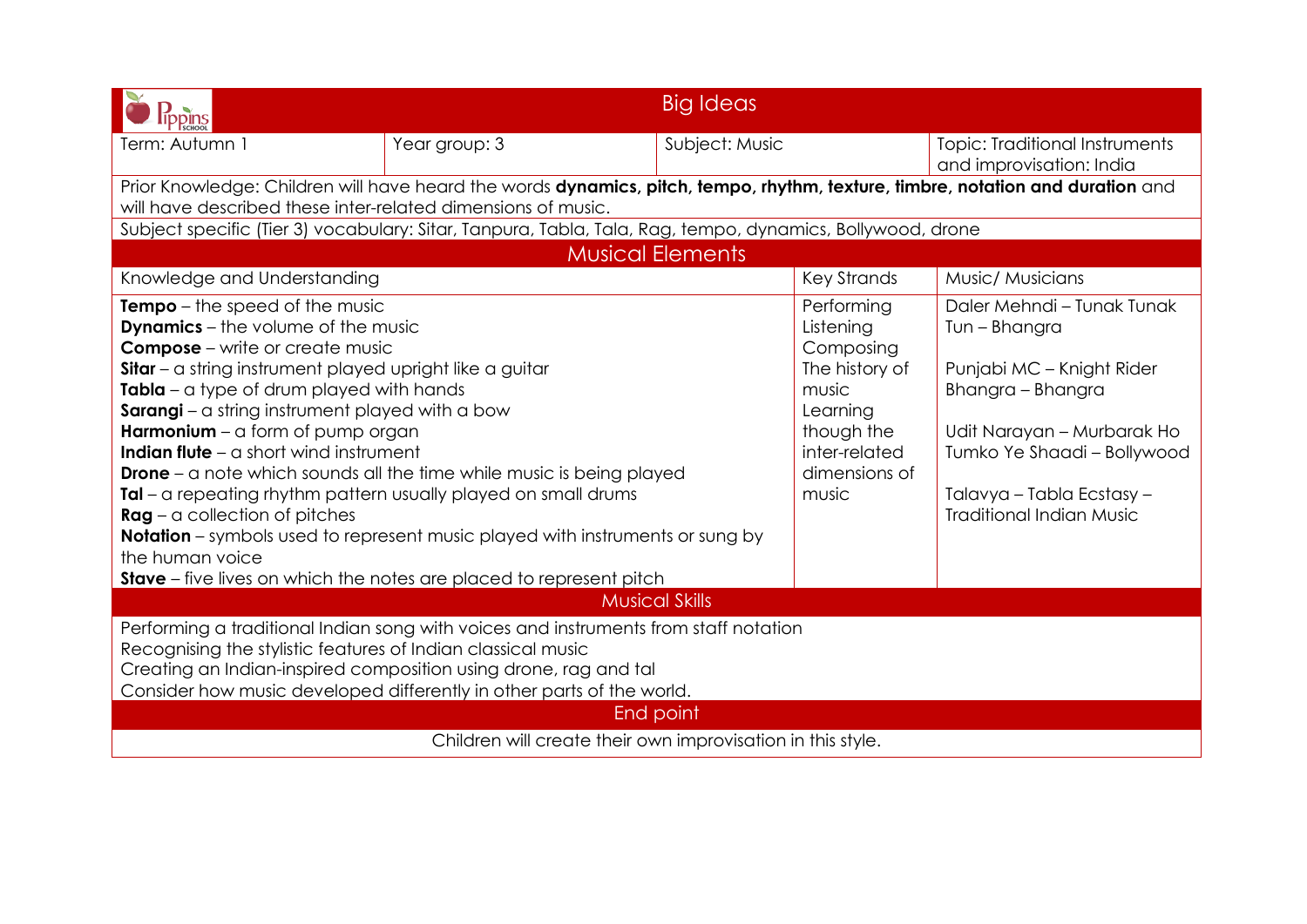|                                                                                                                                                                                                                                                                                                                                                                                        |                                                                                                  | <b>Big Ideas</b>        |                                                                                                                                                                                                                                                                                                                                                            |  |  |  |  |
|----------------------------------------------------------------------------------------------------------------------------------------------------------------------------------------------------------------------------------------------------------------------------------------------------------------------------------------------------------------------------------------|--------------------------------------------------------------------------------------------------|-------------------------|------------------------------------------------------------------------------------------------------------------------------------------------------------------------------------------------------------------------------------------------------------------------------------------------------------------------------------------------------------|--|--|--|--|
| Term: Autumn 2<br>Year group: 3                                                                                                                                                                                                                                                                                                                                                        |                                                                                                  | Subject: Music          | Topic: Ballads                                                                                                                                                                                                                                                                                                                                             |  |  |  |  |
| Prior Knowledge: Children will have heard the words dynamics, pitch, tempo, rhythm, texture, timbre, notation and duration and                                                                                                                                                                                                                                                         |                                                                                                  |                         |                                                                                                                                                                                                                                                                                                                                                            |  |  |  |  |
|                                                                                                                                                                                                                                                                                                                                                                                        | will have described these inter-related dimensions of music.                                     |                         |                                                                                                                                                                                                                                                                                                                                                            |  |  |  |  |
| Subject specific (Tier 3) vocabulary: ballad, ensemble, storyboard, melody, stanza, chorus, repetition, rhyme                                                                                                                                                                                                                                                                          |                                                                                                  |                         |                                                                                                                                                                                                                                                                                                                                                            |  |  |  |  |
|                                                                                                                                                                                                                                                                                                                                                                                        |                                                                                                  | <b>Musical Elements</b> |                                                                                                                                                                                                                                                                                                                                                            |  |  |  |  |
| Knowledge and understanding                                                                                                                                                                                                                                                                                                                                                            | <b>Key Stands</b>                                                                                |                         | Music/ Musicians                                                                                                                                                                                                                                                                                                                                           |  |  |  |  |
| <b>Ballads</b> are used to tell stories.<br>Features of ballads: strong rhythms,<br>chorus, repetition and rhyme<br>Storyboard - a series of illustrations and<br>captions which outline a story<br><b>Melody</b> - the most distinguishable part<br>of a song or piece of music<br><b>Stanza</b> – verse<br><b>Chorus</b> – a repeated section of the<br>music – same tune and lyrics | Performing<br>Listening<br>Composing<br>Learning though the inter-related<br>dimensions of music |                         | David Bowie – Space Oddity<br>The Righteous Brothers - Unchained Melody<br>Bryan Adams - Unchained Melody<br>Samantha Barks - On My Own (Les Misérables)<br>Whitney Houston - I Will Always Love You<br>Sam Smith - Writing on the Wall<br>Rihanna - Diamonds<br>Leona Lewis - Run<br>The Scorpions – Winds of Change<br>Adele - Hello<br>Eiffel 65 - Blue |  |  |  |  |
| <b>Musical Skills</b>                                                                                                                                                                                                                                                                                                                                                                  |                                                                                                  |                         |                                                                                                                                                                                                                                                                                                                                                            |  |  |  |  |
| Performing a ballad as a class<br><b>Recognise</b> the features of a ballad<br><b>Write</b> lyrics for a ballad                                                                                                                                                                                                                                                                        |                                                                                                  |                         |                                                                                                                                                                                                                                                                                                                                                            |  |  |  |  |
| End point                                                                                                                                                                                                                                                                                                                                                                              |                                                                                                  |                         |                                                                                                                                                                                                                                                                                                                                                            |  |  |  |  |
| Children understand ballads as a form of storytelling and write lyrics for their own ballad in response to an animation.                                                                                                                                                                                                                                                               |                                                                                                  |                         |                                                                                                                                                                                                                                                                                                                                                            |  |  |  |  |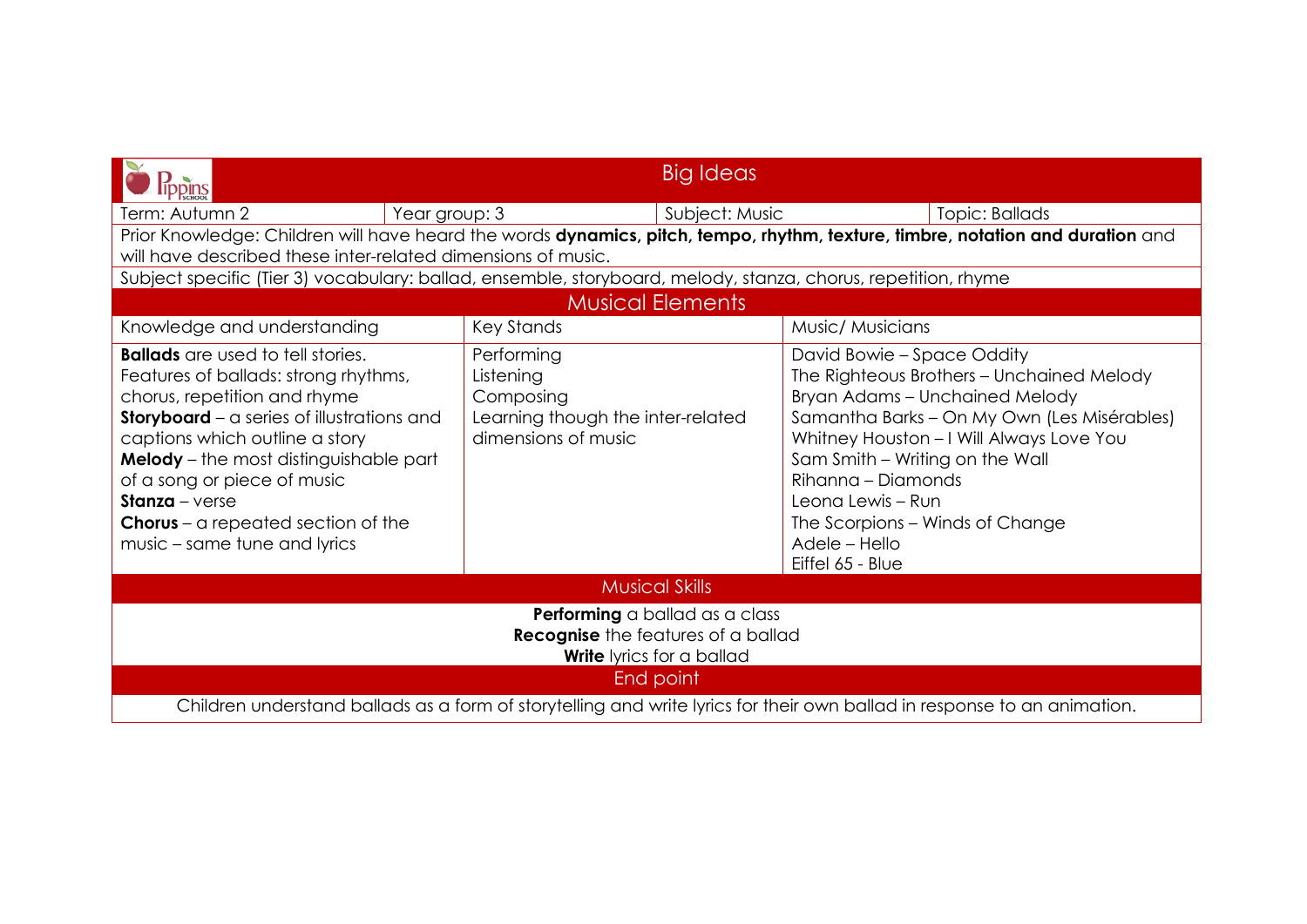| <b>PPINS</b>                                                                                                                                                                                                                                                                                                                      |               |                                                                                                     | Big Ideas                                                                                               |                                                                    |  |  |
|-----------------------------------------------------------------------------------------------------------------------------------------------------------------------------------------------------------------------------------------------------------------------------------------------------------------------------------|---------------|-----------------------------------------------------------------------------------------------------|---------------------------------------------------------------------------------------------------------|--------------------------------------------------------------------|--|--|
| Term: Spring 1                                                                                                                                                                                                                                                                                                                    | Year group: 3 |                                                                                                     | Subject: Music                                                                                          | Topic: Pentatonic melodies<br>and composition: Chinese<br>New Year |  |  |
| Prior Knowledge: Children will have heard the words dynamics, pitch, tempo, rhythm, texture, timbre, notation and duration and<br>will have described these inter-related dimensions of music.                                                                                                                                    |               |                                                                                                     |                                                                                                         |                                                                    |  |  |
|                                                                                                                                                                                                                                                                                                                                   |               |                                                                                                     | Subject specific (Tier 3) vocabulary: pentatonic, layered, tempo, crescendo, dynamics, timbre, duration |                                                                    |  |  |
|                                                                                                                                                                                                                                                                                                                                   |               |                                                                                                     | <b>Musical Elements</b>                                                                                 |                                                                    |  |  |
| Knowledge                                                                                                                                                                                                                                                                                                                         |               | Key Strands                                                                                         | Music/ Musicians                                                                                        |                                                                    |  |  |
| Pentatonic melodies - made up of 5<br>notes<br>Layered melodies - increasing the<br>number of instruments<br><b>Dynamics</b> – loud or quiet<br>Tempo - slow or fast<br><b>Timbre</b> – describing the sound (smooth,<br>rough, light, thin etc)<br><b>Duration</b> – long or short notes<br>Crescendo - gradually getting louder |               | Performing<br>Listening<br>Composing<br>Learning though<br>the inter-related<br>dimensions of music | Jasmine Flower - Traditional Chinese music                                                              |                                                                    |  |  |
| <b>Musical Skills</b>                                                                                                                                                                                                                                                                                                             |               |                                                                                                     |                                                                                                         |                                                                    |  |  |
| Playing a pentatonic melody from letter notation<br>Maintaining a part of a group performance<br><b>Discussing</b> the features of Chinese music using musical vocabulary<br><b>Combining</b> three pentatonic melodies with untuned percussion to create a group composition<br>End point                                        |               |                                                                                                     |                                                                                                         |                                                                    |  |  |
| Compose and perform a piece of music as a group using layered melodies with fluency, accuracy and control.                                                                                                                                                                                                                        |               |                                                                                                     |                                                                                                         |                                                                    |  |  |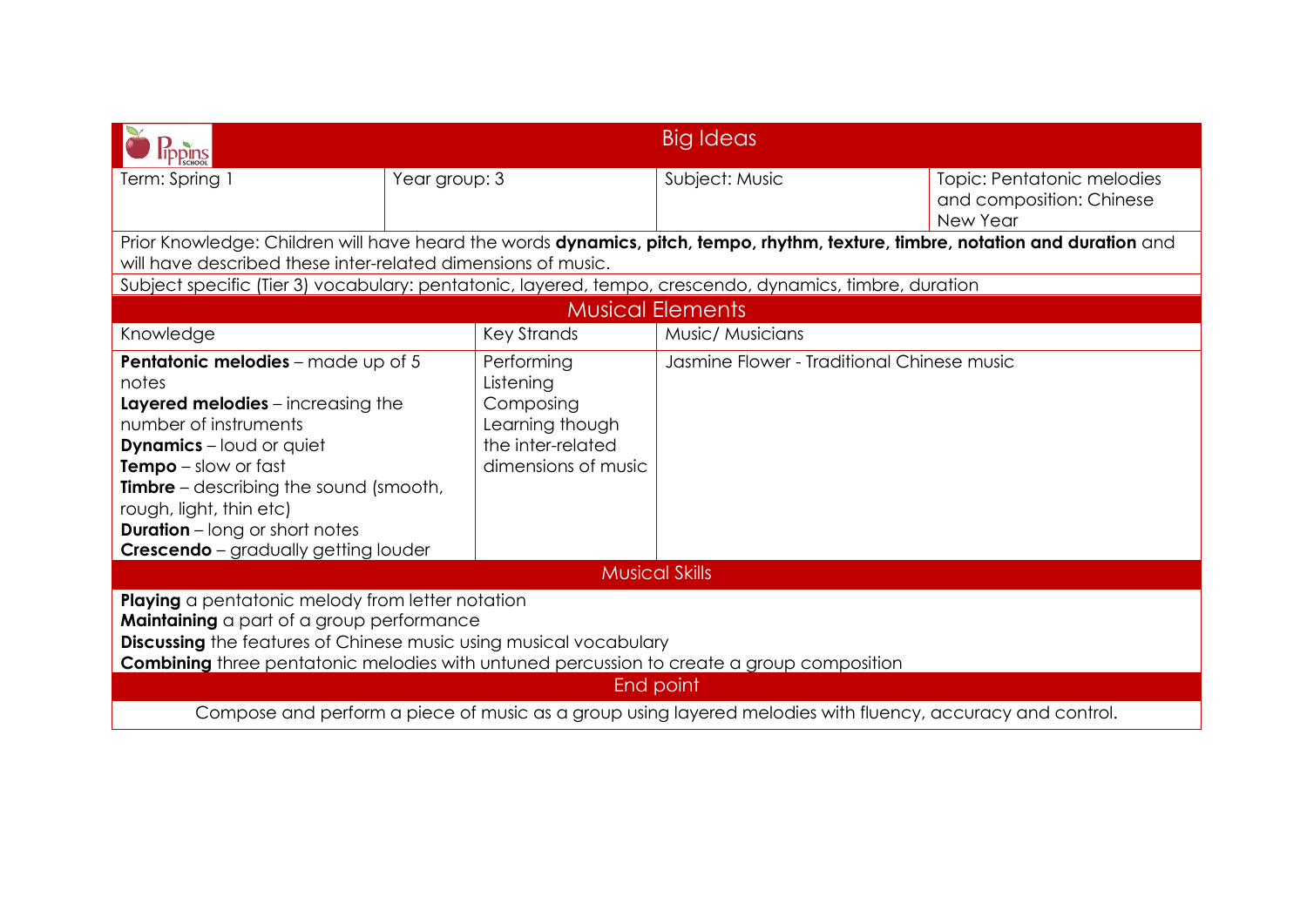| Big Ideas                                                                                                                                                                                                                                                                                                                                                                                                                                                                                                                             |               |                                                                                                     |                              |                                                |                                          |  |
|---------------------------------------------------------------------------------------------------------------------------------------------------------------------------------------------------------------------------------------------------------------------------------------------------------------------------------------------------------------------------------------------------------------------------------------------------------------------------------------------------------------------------------------|---------------|-----------------------------------------------------------------------------------------------------|------------------------------|------------------------------------------------|------------------------------------------|--|
| Term: Spring 2                                                                                                                                                                                                                                                                                                                                                                                                                                                                                                                        | Year group: 3 | Subject: Music                                                                                      | keeping in time: The Vikings |                                                | Topic: Developing singing techniques and |  |
| Prior Knowledge: Children will have heard the words dynamics, pitch, tempo, rhythm, texture, timbre, notation and duration and<br>will have described these inter-related dimensions of music.                                                                                                                                                                                                                                                                                                                                        |               |                                                                                                     |                              |                                                |                                          |  |
| Subject specific (Tier 3) vocabulary: composition, melody, notation, tempo, crochets, bet, quavers                                                                                                                                                                                                                                                                                                                                                                                                                                    |               |                                                                                                     |                              |                                                |                                          |  |
|                                                                                                                                                                                                                                                                                                                                                                                                                                                                                                                                       |               | <b>Musical Elements</b>                                                                             |                              |                                                |                                          |  |
| Knowledge and understanding                                                                                                                                                                                                                                                                                                                                                                                                                                                                                                           |               |                                                                                                     | Key Strands                  |                                                | Music/ Musicians                         |  |
| <b>Staff notation</b> – notes place on a stave<br><b>Rhythm</b> – a regular repeated pattern of sound<br><b>Notation</b> – symbols used to represent music played with instruments or<br>voice<br><b>Stave</b> – five lines upon which musical notes and symbols are written<br>Melody - the main part of a song or piece of music known as a tune<br><b>Crochets</b> – a note equal to two quavers<br><b>Beat</b> – steady pulse that you feel in the melody<br>Quavers - one-eighth of a full note and half the length of a crochet |               | Performing<br>Listening<br>Composing<br>Learning though the<br>inter-related<br>dimensions of music |                              | Dragon Ships - Mary Green<br>and Julie Stanley |                                          |  |
| <b>Musical Skills</b>                                                                                                                                                                                                                                                                                                                                                                                                                                                                                                                 |               |                                                                                                     |                              |                                                |                                          |  |
| Sing songs with accuracy and control with developing voice technique<br>Discussing the features of battle songs using musical vocabulary<br>Creating a battle song with voices and untuned percussion.                                                                                                                                                                                                                                                                                                                                |               |                                                                                                     |                              |                                                |                                          |  |
| End point                                                                                                                                                                                                                                                                                                                                                                                                                                                                                                                             |               |                                                                                                     |                              |                                                |                                          |  |
| Children will perform as a group with accuracy, fluency, control and expression.                                                                                                                                                                                                                                                                                                                                                                                                                                                      |               |                                                                                                     |                              |                                                |                                          |  |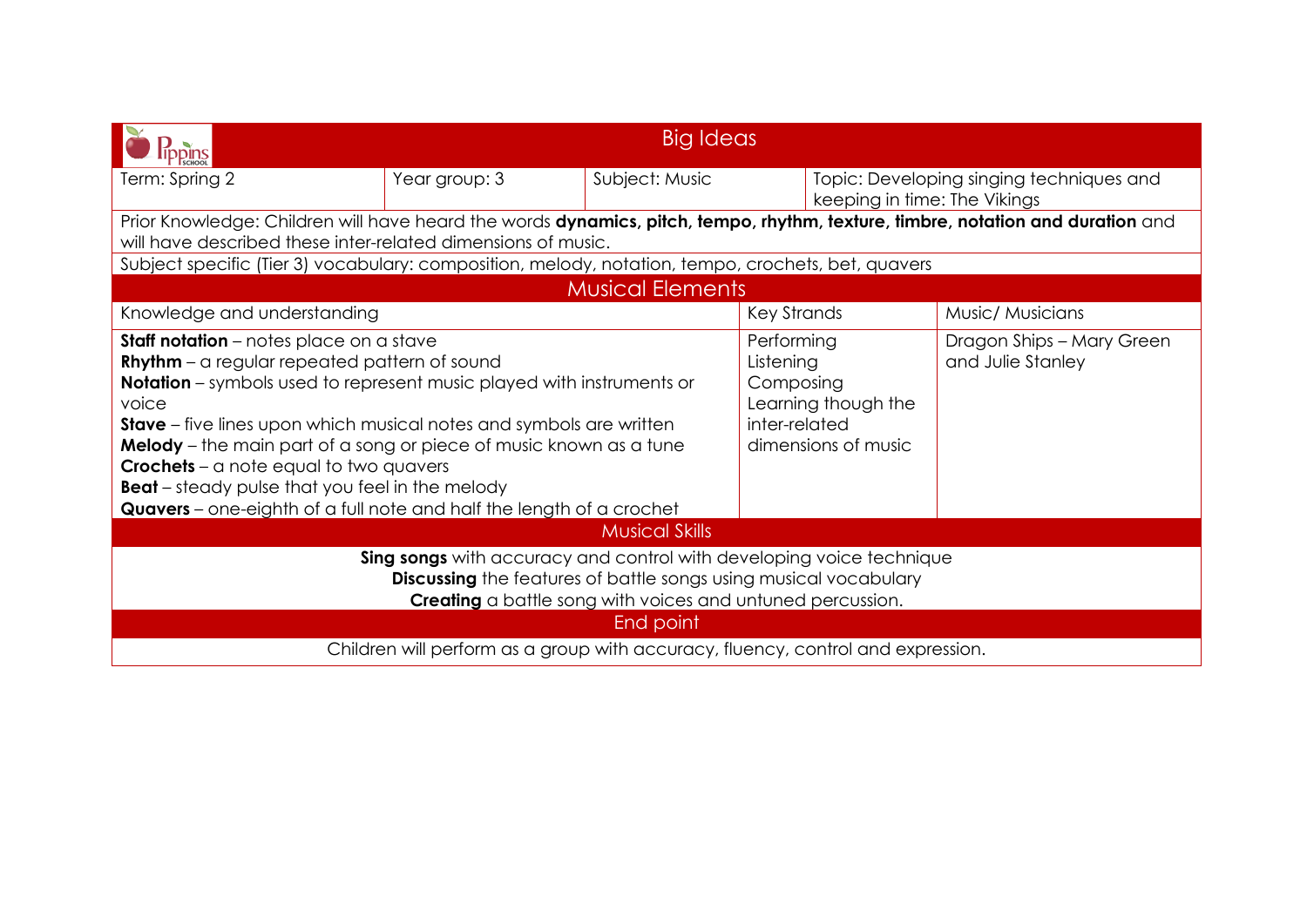| <b>Big Ideas</b><br>lippins                                                                                                                                                                                                                                                                                                                                                                                                                                                                                                                                                                                                                                                                                                                                                                                                                                                                                                                                                                                                                           |                                                                                                                                                 |                                                                                                                                                                                                                                                                                                                                                                                                                                                                                                                                                                                                                                                                             |  |  |  |  |
|-------------------------------------------------------------------------------------------------------------------------------------------------------------------------------------------------------------------------------------------------------------------------------------------------------------------------------------------------------------------------------------------------------------------------------------------------------------------------------------------------------------------------------------------------------------------------------------------------------------------------------------------------------------------------------------------------------------------------------------------------------------------------------------------------------------------------------------------------------------------------------------------------------------------------------------------------------------------------------------------------------------------------------------------------------|-------------------------------------------------------------------------------------------------------------------------------------------------|-----------------------------------------------------------------------------------------------------------------------------------------------------------------------------------------------------------------------------------------------------------------------------------------------------------------------------------------------------------------------------------------------------------------------------------------------------------------------------------------------------------------------------------------------------------------------------------------------------------------------------------------------------------------------------|--|--|--|--|
| Year group: 3<br>Term: Summer 1                                                                                                                                                                                                                                                                                                                                                                                                                                                                                                                                                                                                                                                                                                                                                                                                                                                                                                                                                                                                                       | Subject: Music                                                                                                                                  | Topic: Jazz                                                                                                                                                                                                                                                                                                                                                                                                                                                                                                                                                                                                                                                                 |  |  |  |  |
| Prior Knowledge: Children will have heard the words dynamics, pitch, tempo, rhythm, texture, timbre, notation and duration and<br>will have described these inter-related dimensions of music. They will have learnt about motifs in year 2.                                                                                                                                                                                                                                                                                                                                                                                                                                                                                                                                                                                                                                                                                                                                                                                                          |                                                                                                                                                 |                                                                                                                                                                                                                                                                                                                                                                                                                                                                                                                                                                                                                                                                             |  |  |  |  |
| Subject specific (Tier 3) vocabulary: rhythm, syncopation,                                                                                                                                                                                                                                                                                                                                                                                                                                                                                                                                                                                                                                                                                                                                                                                                                                                                                                                                                                                            |                                                                                                                                                 |                                                                                                                                                                                                                                                                                                                                                                                                                                                                                                                                                                                                                                                                             |  |  |  |  |
| <b>Musical Elements</b>                                                                                                                                                                                                                                                                                                                                                                                                                                                                                                                                                                                                                                                                                                                                                                                                                                                                                                                                                                                                                               |                                                                                                                                                 |                                                                                                                                                                                                                                                                                                                                                                                                                                                                                                                                                                                                                                                                             |  |  |  |  |
| Knowledge and understanding                                                                                                                                                                                                                                                                                                                                                                                                                                                                                                                                                                                                                                                                                                                                                                                                                                                                                                                                                                                                                           | <b>Key Strands</b>                                                                                                                              | Music/ Musicians                                                                                                                                                                                                                                                                                                                                                                                                                                                                                                                                                                                                                                                            |  |  |  |  |
| <b>Ragtime</b> - early jazz piano music that uses a syncopated rhythm and a<br><b>Dixieland</b> – a style of jazz<br>fast tempo<br><b>Scat</b> – musicians make up words and sounds to mimic the sounds of an<br>instrument<br>Motif - a small melody that recurs and is recognisable to the listener<br>Swung rhythm – alternately lengthening and shortening the first and<br>second consecutive notes.<br><b>Rhythm</b> – a regular repeated pattern of sound<br><b>Syncopated rhythm</b> (syncopation) – a pattern of music that occurs on<br>the 'off-beat' of a piece of music<br><b>Tempo</b> – speed of the music<br><b>Beat</b> – the steady pulse in a melody<br><b>Notation</b> – symbols used to represent music played with instruments or<br>sung by the human voice<br><b>Off-beat</b> – the beat in between the normal beat of the music<br>Quaver – one-eighth of a full note and half the length of a crochet<br><b>Call and response</b> – one person plays something and another person<br>plays something different in response. | Performing<br>Listening<br>Composing<br>Improvising<br>History of<br>music<br>Learning<br>though the<br>inter-related<br>dimensions<br>of music | Scott Joplin - Maple Leaf Rag - Ragtime<br>Scott Joplin - The Entertainer - Ragtime<br>Terry Gilkyson - The Bare Necessities -<br><b>Musical Theatre</b><br>David W Guion - Turkey in the Straw -<br><b>Modern Classical</b><br>The New Orleans Jazz Band - When The<br>Saints Go Marching In - Traditional<br>Ella Fitzgerald - Scat Singing - Jazz<br>Hugh Laurie and Stephen Fry - Minnie the<br>Moocher-Jazz<br>Cab Calloway - Minnie the Moocher -<br>Jazz<br>Oscar Peterson - Jazz-Blues Lick - Jazz<br>Benny Goodman - Sing Sing Sing - Jazz<br>Mozart - Twinkle Twinkle Little Star - Jazz<br>James Hook and Samuel Arnold - Baa<br>baa black sheep - Nursery Rhyme |  |  |  |  |
| <b>Musical Skills</b>                                                                                                                                                                                                                                                                                                                                                                                                                                                                                                                                                                                                                                                                                                                                                                                                                                                                                                                                                                                                                                 |                                                                                                                                                 |                                                                                                                                                                                                                                                                                                                                                                                                                                                                                                                                                                                                                                                                             |  |  |  |  |
| Playing their composition accurately in time with their group<br><b>Identifying</b> the difference between regular rhythms and swung rhythms<br><b>Composing</b> a swing version of a nursery rhyme<br>Learning different types of jazz, learning how the genre evolved over time.<br>End point<br>Children will learn how the genre of jazz has evolved over time and learn how to compose and perform a piece with swung                                                                                                                                                                                                                                                                                                                                                                                                                                                                                                                                                                                                                            |                                                                                                                                                 |                                                                                                                                                                                                                                                                                                                                                                                                                                                                                                                                                                                                                                                                             |  |  |  |  |
| quavers.                                                                                                                                                                                                                                                                                                                                                                                                                                                                                                                                                                                                                                                                                                                                                                                                                                                                                                                                                                                                                                              |                                                                                                                                                 |                                                                                                                                                                                                                                                                                                                                                                                                                                                                                                                                                                                                                                                                             |  |  |  |  |